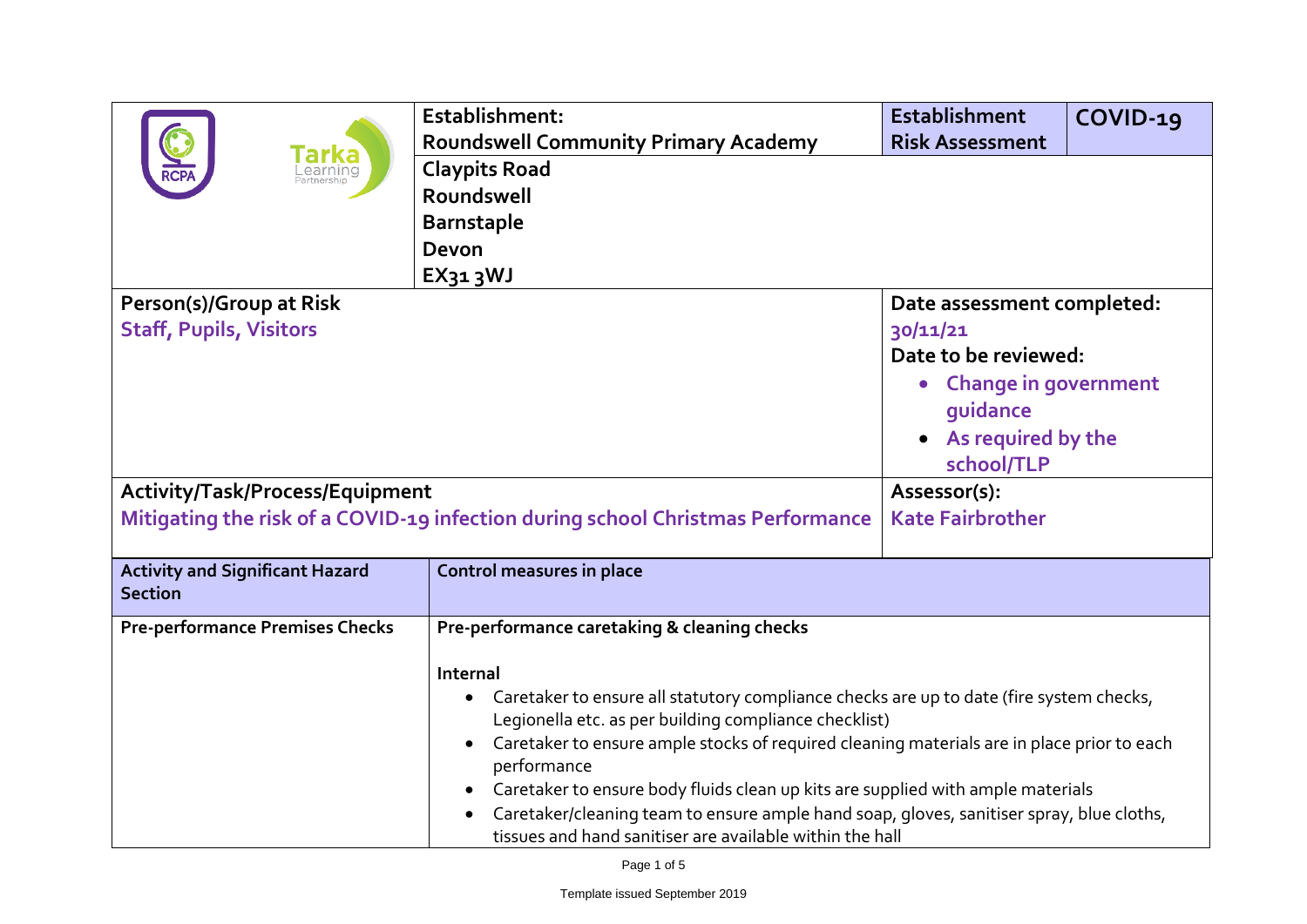|                                   | • Caretaker to ensure that sufficient numbers of external windows and doors are opened for<br>maximum ventilation<br>Caretaker/cleaning team to ensure toilets are fully stocked with toilet rolls and hand soap<br>Caretaker to ensure toilet windows are opened and extraction systems are working to<br>optimum efficiency (filters cleaned)                                                                                                                                                                                                                                                               |  |  |  |
|-----------------------------------|---------------------------------------------------------------------------------------------------------------------------------------------------------------------------------------------------------------------------------------------------------------------------------------------------------------------------------------------------------------------------------------------------------------------------------------------------------------------------------------------------------------------------------------------------------------------------------------------------------------|--|--|--|
|                                   | External                                                                                                                                                                                                                                                                                                                                                                                                                                                                                                                                                                                                      |  |  |  |
|                                   | • Caretaker to check entire premises to ensure all areas are safe for use                                                                                                                                                                                                                                                                                                                                                                                                                                                                                                                                     |  |  |  |
| <b>Asymptomatic Testing (LFD)</b> | All parents, visitors and staff should test using a Lateral Flow Device on the day of the performance                                                                                                                                                                                                                                                                                                                                                                                                                                                                                                         |  |  |  |
|                                   | attending. Staff will increase their testing regimen to daily during the Christmas Performance week.                                                                                                                                                                                                                                                                                                                                                                                                                                                                                                          |  |  |  |
| <b>Isolation/ PCR testing</b>     | Those who test positive should isolate, take a confirmatory polymerase chain reaction (PCR) test,<br>and continue to isolate if the result is positive.                                                                                                                                                                                                                                                                                                                                                                                                                                                       |  |  |  |
|                                   | Pupils, staff and visitors will be asked to isolate if they test positive using a PCR test and or if they<br>have C19 symptoms. The school reserves the right to send home a pupil or pupils who are displaying<br>C19 symptoms and ask for a C19 PCR test to be taken, the result of which should be reported by the<br>parent to the school.                                                                                                                                                                                                                                                                |  |  |  |
|                                   | The school will advise parents if their child or they have been in close contact with a child / adult<br>who has a confirmed PCR test. They will be strongly advised to arrange for their child to have a<br>test but unless displaying symptoms can remain in school until the test result is known.                                                                                                                                                                                                                                                                                                         |  |  |  |
| <b>Cleaning and disinfection</b>  | <b>Cleaning procedures</b><br>• School leaders/caretaker to ensure adequate numbers of cleaners are available to complete<br>the level of cleaning required<br>Cleaning team to follow the TLP COVID-19 cleaning procedure to all areas - refer to<br>Premises Guidance document for details<br>Cleaning to occur on any contact points, doors, door handles, walls, chairs<br>To use recommended PPE for cleaning of isolation rooms following incident<br>Deep clean if there has been a suspected case in school - refer to Premises Guidance check<br>list<br>Hall to be cleaned between each performance |  |  |  |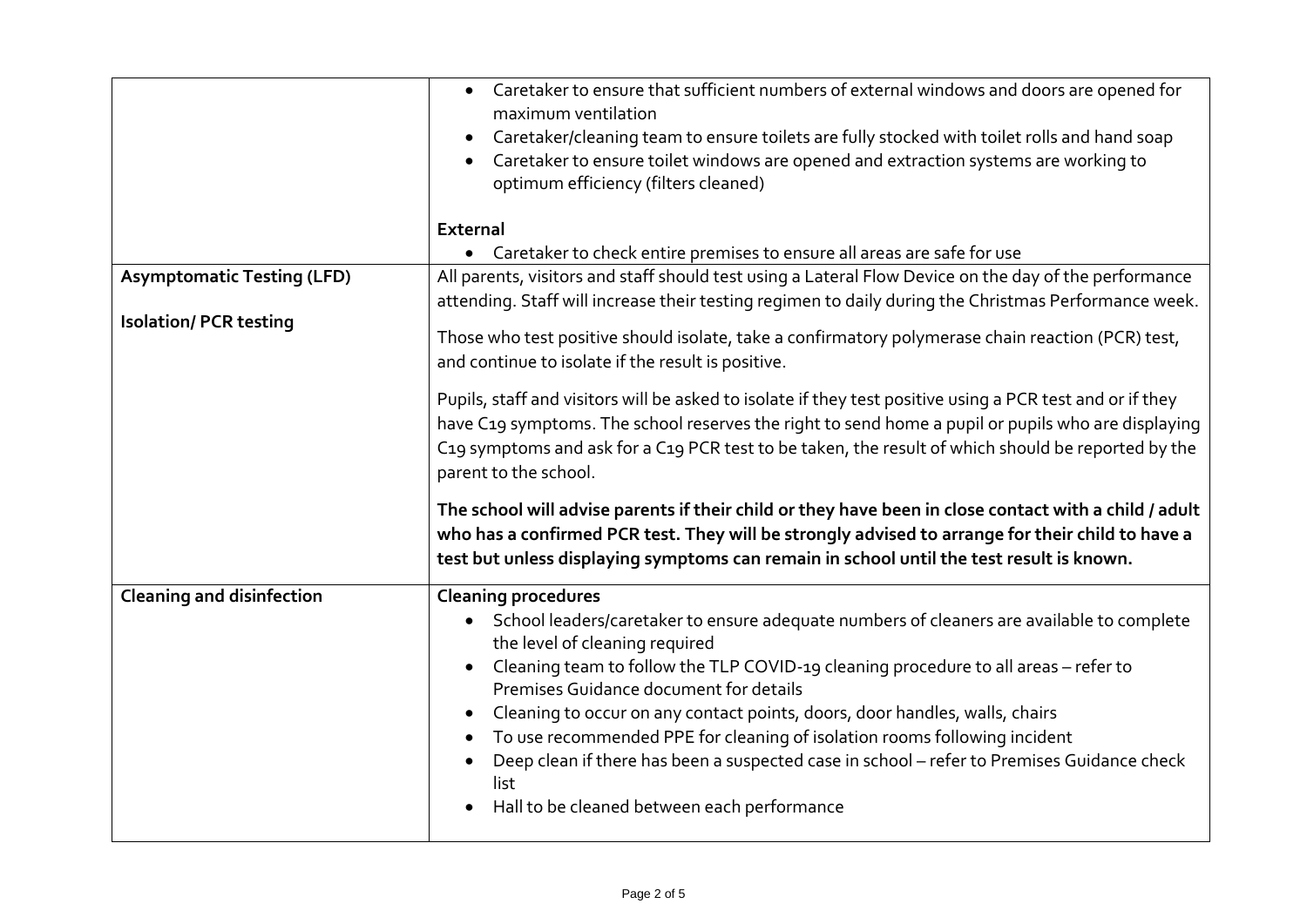| Arriving at the performance | • Limited access to the building will be given by using the fire escape entrances in the hall.<br>When tickets are allocated, parents will be informed of the entrance and exit door to be used<br>(Entrance A - playground door; Entrance B - door near kitchen). Parents will wait to enter in<br>the playground and will socially distance. A member of staff will be present on each entrance<br>in order to monitor and control orderly access and exit to / from the hall and hand sanitising.<br>Face coverings are compulsory whilst on the school site and throughout the performance.<br>Staff on the entrance / exit doors will have spare face coverings for parents if required |  |
|-----------------------------|----------------------------------------------------------------------------------------------------------------------------------------------------------------------------------------------------------------------------------------------------------------------------------------------------------------------------------------------------------------------------------------------------------------------------------------------------------------------------------------------------------------------------------------------------------------------------------------------------------------------------------------------------------------------------------------------|--|
| <b>Toilets</b>              | <b>Toilets</b>                                                                                                                                                                                                                                                                                                                                                                                                                                                                                                                                                                                                                                                                               |  |
|                             | A toilet to be used by visitors is located at the stairwell near to the hall. The other toilet will<br>be for children's use. Both will be signposted.                                                                                                                                                                                                                                                                                                                                                                                                                                                                                                                                       |  |
|                             | Frequently ventilate the toilets and check the cleanliness and good working order of the<br>extractors                                                                                                                                                                                                                                                                                                                                                                                                                                                                                                                                                                                       |  |
|                             | Ensure adequate stock throughout of soap, paper towels and toilet paper                                                                                                                                                                                                                                                                                                                                                                                                                                                                                                                                                                                                                      |  |
|                             | Organise cleaning inspections throughout the day                                                                                                                                                                                                                                                                                                                                                                                                                                                                                                                                                                                                                                             |  |
|                             | Ensure deep clean of all toilets on a daily basis - follow cleaning procedure                                                                                                                                                                                                                                                                                                                                                                                                                                                                                                                                                                                                                |  |
| Hall                        | <b>The Hall</b>                                                                                                                                                                                                                                                                                                                                                                                                                                                                                                                                                                                                                                                                              |  |
|                             | • Ventilate the hall before, during and after use as much as practically possible, by opening all<br>windows and doors                                                                                                                                                                                                                                                                                                                                                                                                                                                                                                                                                                       |  |
|                             | Sanitising equipment to be available for staff to use as needed e.g., following a suspected<br>case and before and after each performance                                                                                                                                                                                                                                                                                                                                                                                                                                                                                                                                                    |  |
|                             | Number of visitors in hall limited to 80 (half of usual capacity)                                                                                                                                                                                                                                                                                                                                                                                                                                                                                                                                                                                                                            |  |
|                             | Chairs to be socially distanced as far as possible                                                                                                                                                                                                                                                                                                                                                                                                                                                                                                                                                                                                                                           |  |
|                             | Masks to be worn throughout the performance.                                                                                                                                                                                                                                                                                                                                                                                                                                                                                                                                                                                                                                                 |  |
|                             | Designated entrances and exits to be used, immediately accessible from outside                                                                                                                                                                                                                                                                                                                                                                                                                                                                                                                                                                                                               |  |
|                             | Hands to be sanitised on entry to the hall                                                                                                                                                                                                                                                                                                                                                                                                                                                                                                                                                                                                                                                   |  |
| <b>Staff and visitors</b>   | <b>Common Rules</b>                                                                                                                                                                                                                                                                                                                                                                                                                                                                                                                                                                                                                                                                          |  |
|                             | No one with any Covid 19 symptoms should be on site and should self-isolate                                                                                                                                                                                                                                                                                                                                                                                                                                                                                                                                                                                                                  |  |
|                             | Staff to use isolation room if waiting to go home                                                                                                                                                                                                                                                                                                                                                                                                                                                                                                                                                                                                                                            |  |
|                             | Face coverings to be worn by all adults in communal areas and when greeting visitors at the<br>hall doors                                                                                                                                                                                                                                                                                                                                                                                                                                                                                                                                                                                    |  |
|                             | Keep reasonable social distancing at all times                                                                                                                                                                                                                                                                                                                                                                                                                                                                                                                                                                                                                                               |  |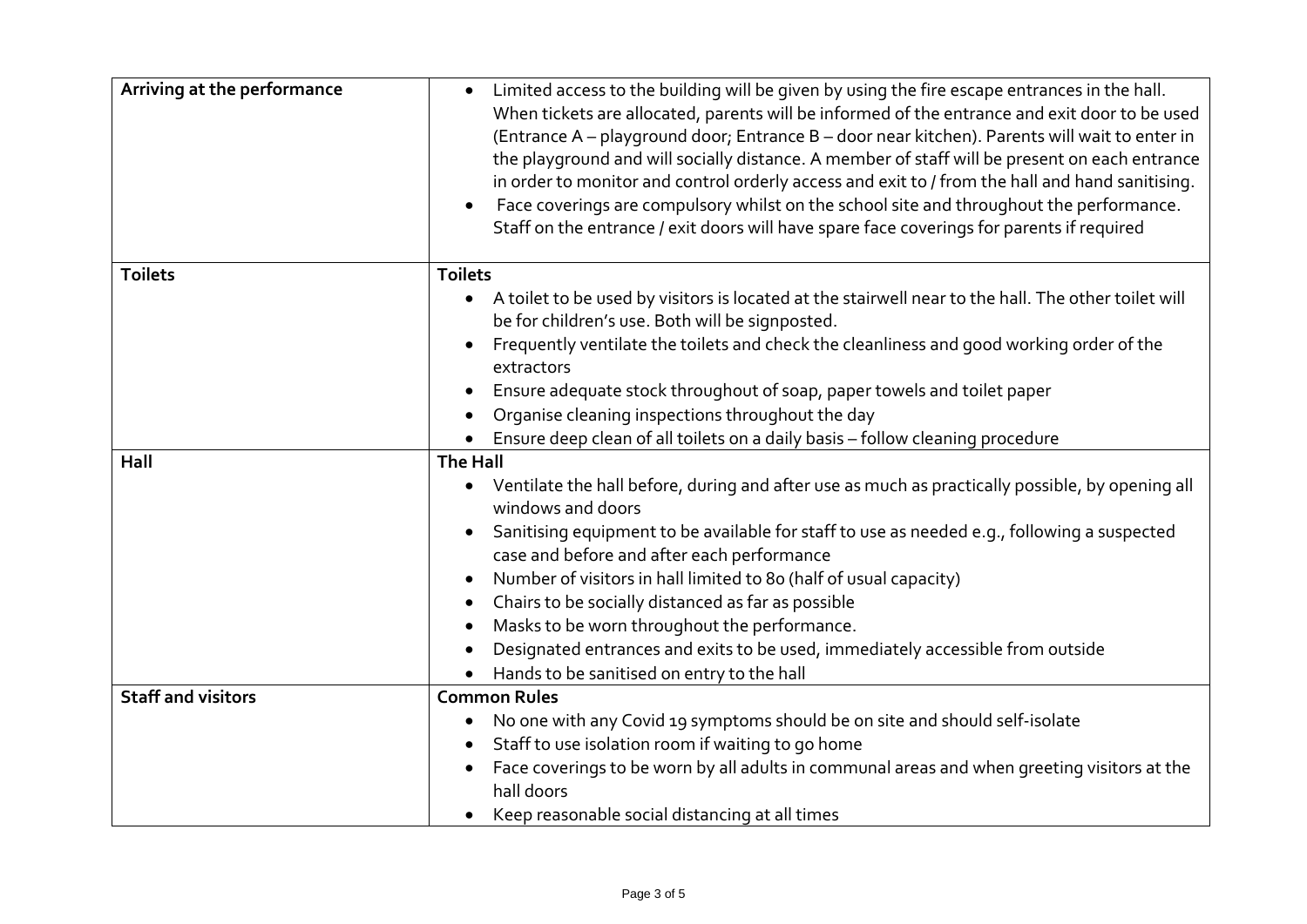|                                         | • Clean shared equipment if possible after each use e.g. computer, microphones, lighting             |  |
|-----------------------------------------|------------------------------------------------------------------------------------------------------|--|
|                                         | deck                                                                                                 |  |
|                                         | Avoid large group in shared spaces - stagger access times to the hall                                |  |
|                                         | Repeat Coronavirus guidance regularly to all groups e.g., hand sanitising                            |  |
|                                         | Each member of staff to have access to PPE and basic cleaning, material and equipment                |  |
|                                         | Regularly cleanse hands during the day                                                               |  |
|                                         | Replenish as required infection control measures in the school such as sanitiser, tissues etc        |  |
|                                         | Reception and admin staff (as above)                                                                 |  |
|                                         | Interaction with visitors at reception - use the privacy glass at all times                          |  |
|                                         | No sharing of pens and regular disinfection of counter                                               |  |
|                                         | Regularly cleanse hands and workstation especially at the start and end of day                       |  |
|                                         | Direct all parent visitors via the outside access routes to enter via the external doors - do not    |  |
|                                         | allow them to access the building via the main entrance                                              |  |
|                                         | Caretaker                                                                                            |  |
|                                         | Clean any surfaces after any contacts - disinfectant wipes or other specialised products             |  |
|                                         | Thoroughly clean the hall after each performance day                                                 |  |
|                                         | Wash hands regularly, even if wearing gloves                                                         |  |
|                                         | Re-evaluation of risks - especially infection - for each task taking into considerations the         |  |
|                                         | context and environment                                                                              |  |
|                                         | <b>Cleaners</b>                                                                                      |  |
|                                         | Wear single use gloves at all times and change after each task                                       |  |
|                                         | Wear gloves, face masks, aprons and overshoes to clean and disinfect any suspected<br>infected areas |  |
|                                         | Clean any surfaces after any contacts - disinfectant wipes or other specialised products             |  |
|                                         | Thoroughly clean the hall after each performance day                                                 |  |
|                                         | Wash hands regularly, even if wearing gloves                                                         |  |
|                                         | Re-evaluation of risks - especially infection - for each task taking into considerations the         |  |
|                                         | context and environment                                                                              |  |
| <b>Suspected Infection and Outbreak</b> | Phone Andy Cotton CEO TLP to discuss school's response prior to PHE call<br>$\bullet$                |  |
|                                         | Follow the TLP Outbreak Management Plan                                                              |  |
|                                         | First Aid staff including those responsible for sending ill pupils home to be briefed on the         |  |
|                                         | signs and symptoms and procedure for informing SM about concerns of COVID19 infection                |  |
|                                         | • Constant monitoring of all pupils, staff and visitors during the operating hours                   |  |